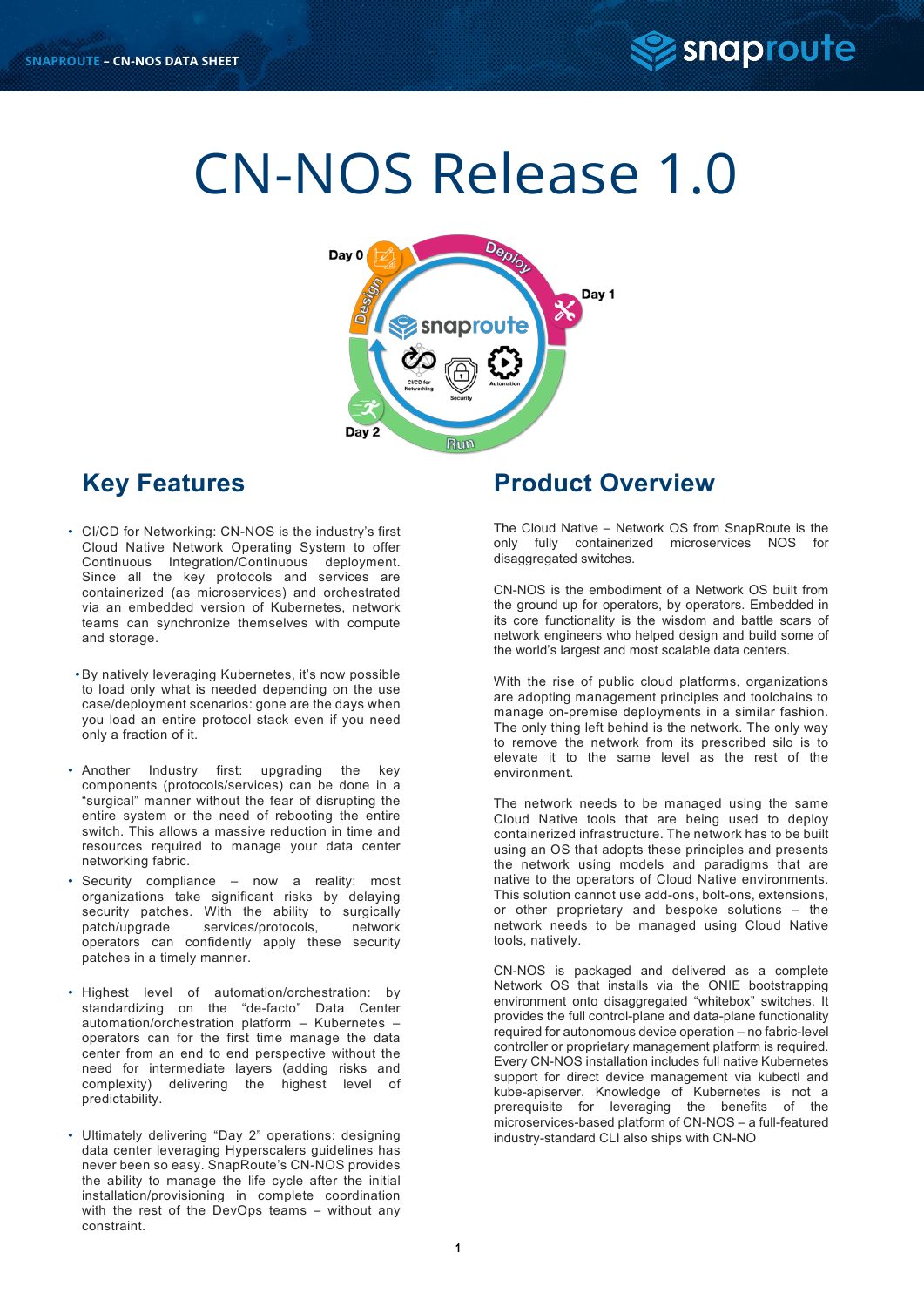

#### **Microservices based NOS**

- Industry First containerized NOS
- Isolates into *containers* the critical protocols and services to facilitate "Day 2" operations.
- Containers are automated/orchestrated (locally) by Kubernetes ("*K8s*")
- Full Network Operating System: via a single image or a local repository for facilitating future patches/upgrades (similar to what operators do for the compute with a local Docker registry), CN-NOS is a complete Network Operating System including the base OS (Yocto) as well as all the protocols (L2, L3, L4) and services (HW Programing, Manageability, Serviceability ..) to deliver use cases in the context of the data center.

### **Open Networking / Open Source**

- OCP/ONIE: as technologists across industries participate in the OCP community, it's now possible to create more designs, making it possible for more companies to transition from their old, proprietary solutions to OCP hardware. As applications require more and more services, data and connectivity, this has to be done the most efficient, economical and sustainable way. Hardware must become a commoditized and evolving set of products optimized for these challenges. At SnapRoute, we believe that supporting OCP specifications (and specifically ONIE as networking related) is the way to go (see Hardware Compatibility List – HCL – at the end of this document).
- Built by one of the top 7 hyperscalers, Kubernetes now hosted by CNCF (Cloud Native Computing Foundation) - brings the SW development and operations together by design. By using declarative, infrastructure-agnostic constructs to describe how applications (and in the case of a NOS protocols and services) are composed and how they interact, Kubernetes enables an order of magnitude increase in operability of modern SW solutions. SnapRoute did bring this environment into an embedded system with a limited set of resources (compared to a traditional server), optimizing how these resources are used and consumed. Some of these optimizations will be up streamed benefit the community (SnapRoute is a member of CNCF).
- Optimized for Modern Data Centers
- Hperscalers have been demonstrating how to deploy massively scalable data centers leveraging modern principles - Leaf/Spine, Layer 3 (and in particular BGP combined to ECMP and BFD), very high degree of automation/orchestration. The first release of CN-NOS follows these guidelines to offera broader set of customers the same principles with the power of our microservices architecture focusing at solving Day 2 operations.
- High Performance Layer 3 Capabilities
- Leveraging the MetaSwitch stack, CN-NOS offers day 1 the best combination of features/functionalities, performance and interoperability, particularly in the context of BGP (eBGP/iBGP) as the technology to build modern data center fabrics. In addition, BGP was further optimized by *containerizing* the key functions (control, peering) which are executed in a multi-threaded manner. Associated to Equal Cost Multi Pathing (ECMP) and Bi-Directional Forwarding Detection (BFD), for both IPv4 and IPv6, CN-NOS a very high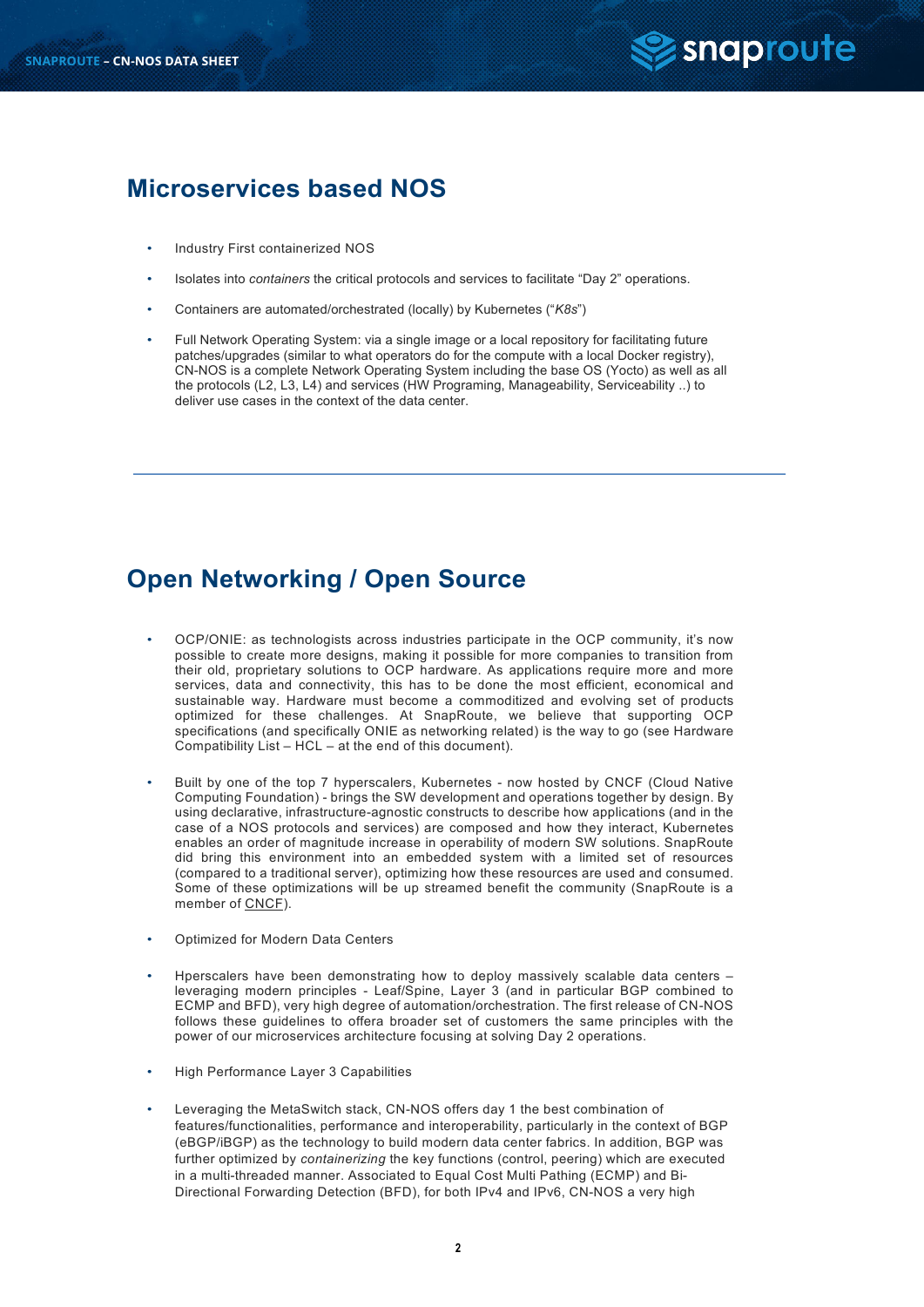

degree of redundancy.

- IPv4/IPv6
- CN-NOS offers a dual stack IPv4/IPv6 BGPv4/MP-BGP, ECMPv4/v6, BFDv4/v6– a no compromise approach for those looking at the benefits of IPv6 in the context of the data center.
- Automation/Orchestration
- With a native integration of Kubernetes natively in the platform, CN-NOS offers a completely new paradigm to manage your switching infrastructure. Besides the fact that a specific list of protocols and services can be chosen for a given device/deployment, Kubernetes provides an advanced scheduler with self-healing capabilities (re-starting containers is done automatically) with automated rollouts and rollbacks, drastically improving predictability of a system during changes.

## **Security**

- By choosing a highly differentiated architecture where all key protocols and services are containerized (*microservices*), the concept of fault domain becomes much smaller compared to a traditional/monolithic NOS.
- By default, process access leverages the principle of "least privilege" with "*namespaces*" providing process isolation.
- As each individual protocol and service can be patched/upgraded individually, network operators can be security compliant at a pace never executed before.
- CN-NOS leverages SELinux allowing users and administrators more control over access, in a highly granular manner (Role Base Access Management)
- All unsecure services are disabled by default allowing only SSHv2/TLS/SSL based services/protocols

## **Troubleshooting**

- "Watches"
- Natively integrated into Kubernetes, "watches" allow a client to fetch the current state and then watch for changes of any resource without missing any single update. Tracking how an interface comes alive with the suite of events from the physical layer (port up) to the highest layer (BGP sessions coming up step by step) has never been so easy.
- Ingress and egress port monitoring ("SPAN") enable network debugging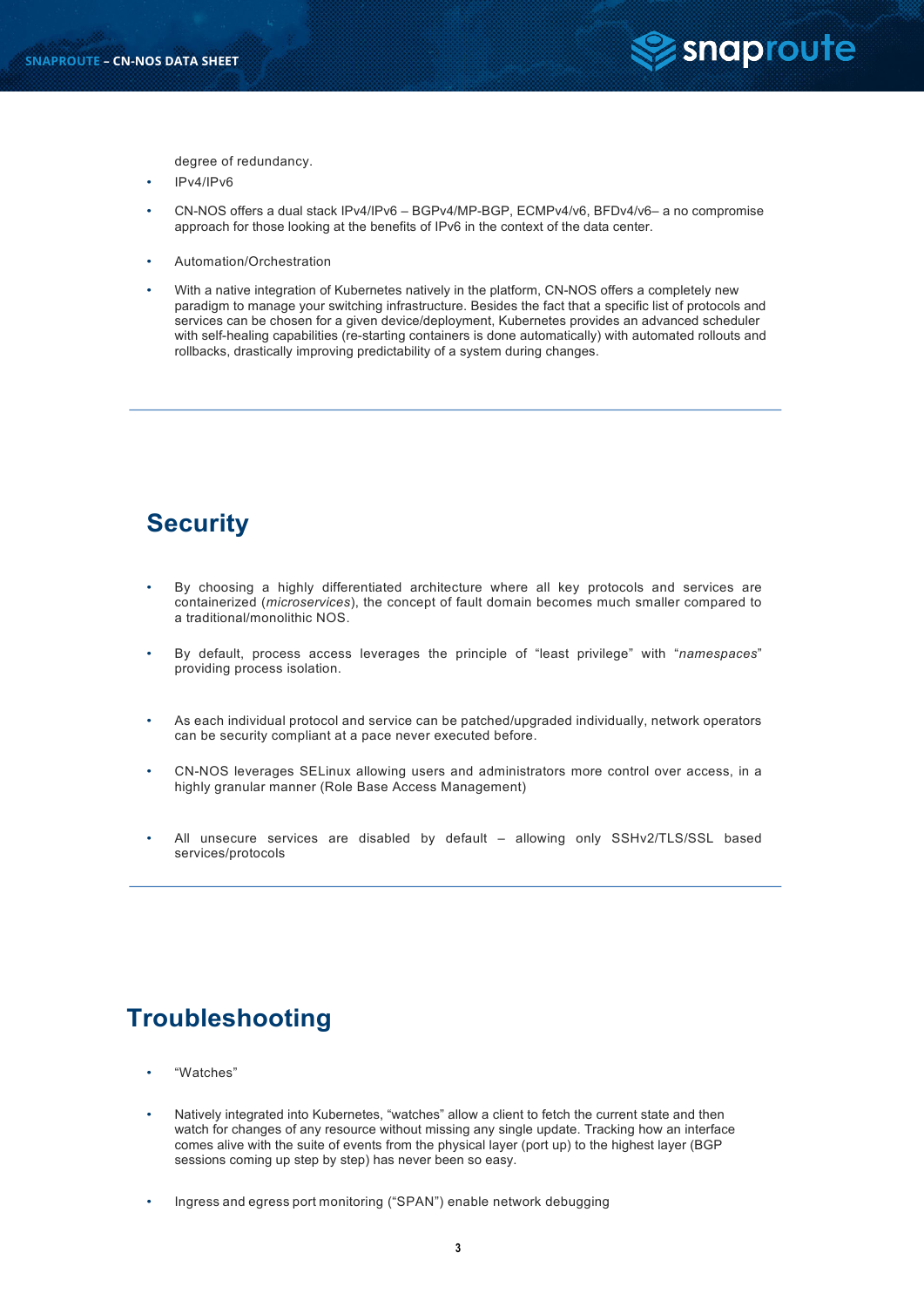

#### **BGP** – RFC 1163: Border Gateway Protocol – RFC 4271: Border Gateway Protocol v4 – BGP 1997: BGP Community Attributes – BGP 4360: BGP Extended Communities Attribute – RFC 4760: Multiprotocol Extensions for BGP-4 – RFC 7938: Use of BGP for Routing in large-scale Data Centers **IP** – RFC 768: UDP – RFC 783: TFTP Protocol – RFC 791: IP – RFC 792: ICMP – RFC 793: TCP – RFC 854/856/1091: Telnet – RFC 950: Internet Standard Subnetting Procedure – RFC 1027: Proxy-ARP – RFC 1531/1533/1534/1541/2131: DHCP – RFC 1542: Clarification/Extensions Bootp – RFC 2475: DiffServ Architecture – RFC 2597: DiffServ Assured Forwarding (AF) – RFC 3247: DiffServ Expedited Forwarding (EF) – RFC 3260: New Terminologies and Clarifiations for DiffServ **IPv6** – RFC 2460: IPv6 Specifications – RFC 2461: IPv6 Neighbor Discovery – RFC 2463/4443: ICMPv6 – RFC 2767: Dual Stacks IPv4 & IPv6 – RFC 3315: DHCPv6 (client/relay) – RFC 4291: IPV6 Addressing Architecture – IEEE 802.1Q/p: VLANs/Priority – IEEE 802.3ad: Link-Aggregation (LACP) – RFC 1157/1902: SNMPv1/v2c – RFC 1213: Management Information Base – RFC 1305: NTPv3 – RFC 5905: NTPv4 – RFC 1591: DNS (client) – RFC 4250/51/52/53/54: SSH (SecureShell) – TACACS/TACACS+ – RFC 2818: HTTP over TLS **LAYER 2 MANAGEABILITY LAYER 3 SECURITY**

**OTHERS**

#### – Cloud Native Computing Foundation